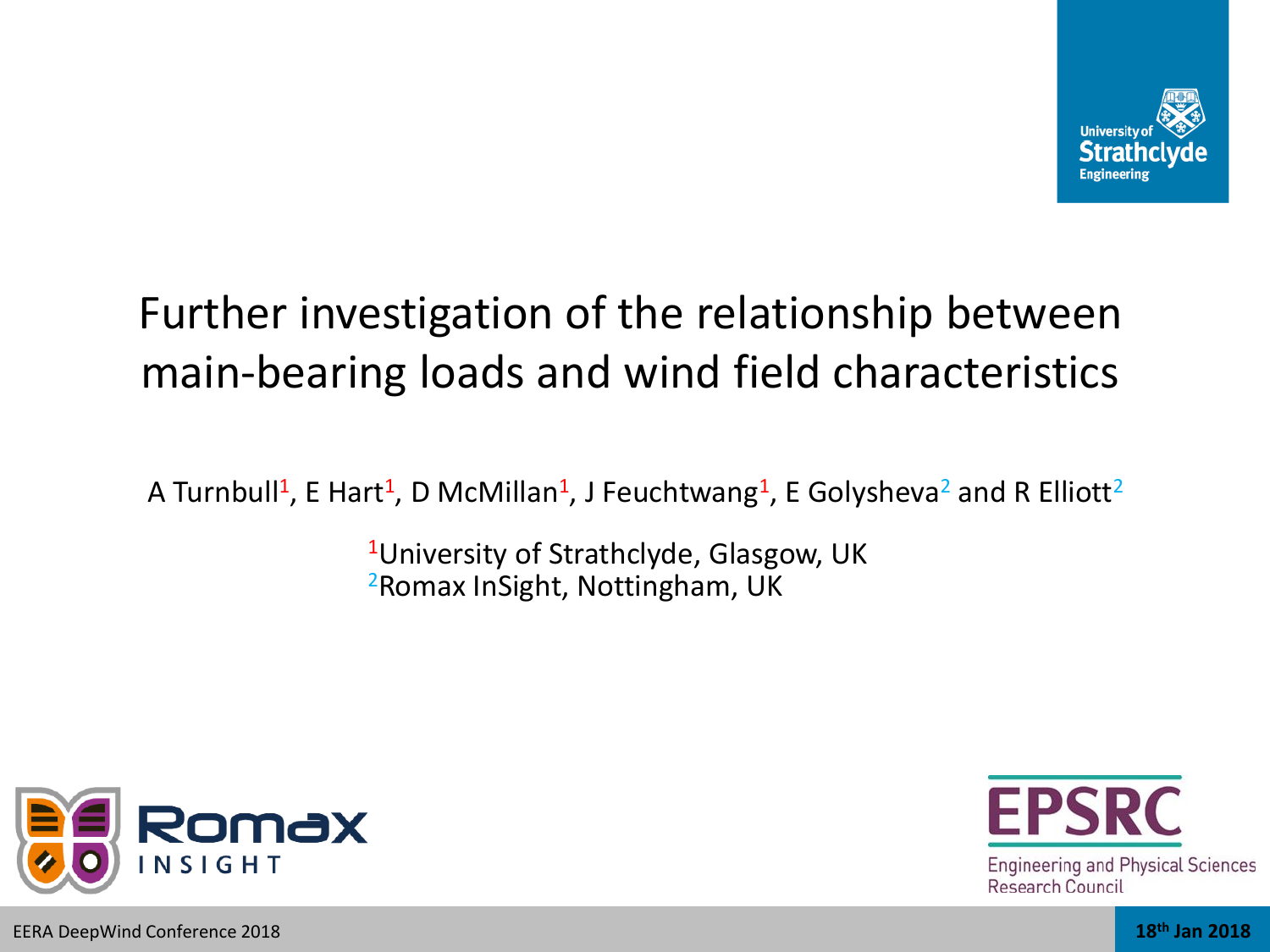### **Motivation**



- Main-bearings seldom reach design life of roughly 20 years.
- Some failing after as little as 6 years [1].
- Reasons for this are still not fully understood.
- Cost associated with the repair is expensive.
- As we move further offshore, these effects are amplified due to cost of support vessels, weather and access restrictions.

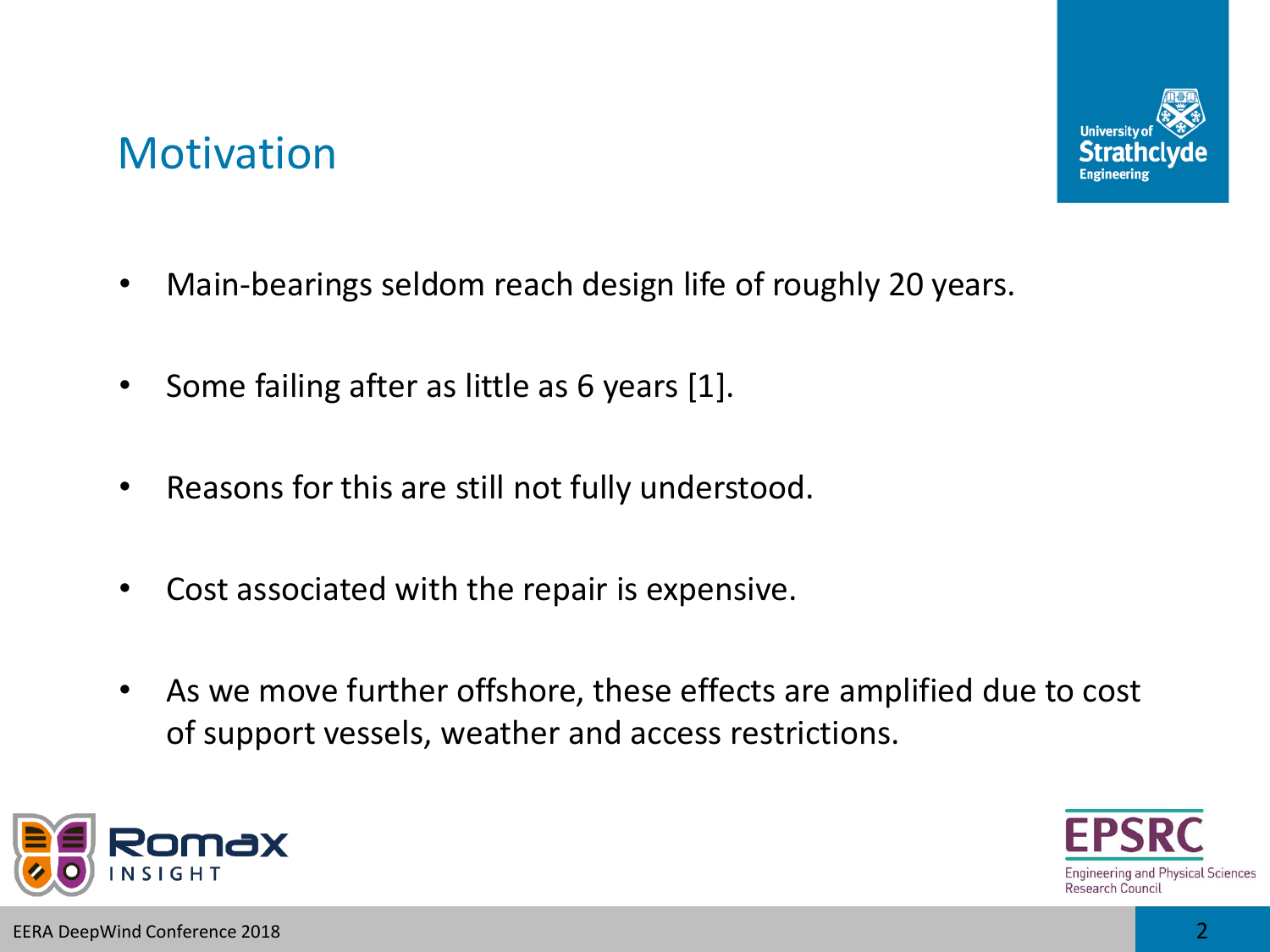

### Research aims

- 1. Create a simple model which focuses on realistic input loads from which cause and effect can be easily separated.
- 2. Understand loading across wind turbine operating envelope and link this to wind field conditions.
- 3. Provide evidence to support claims that axial to radial load ratio is a key factor in main bearing failure.

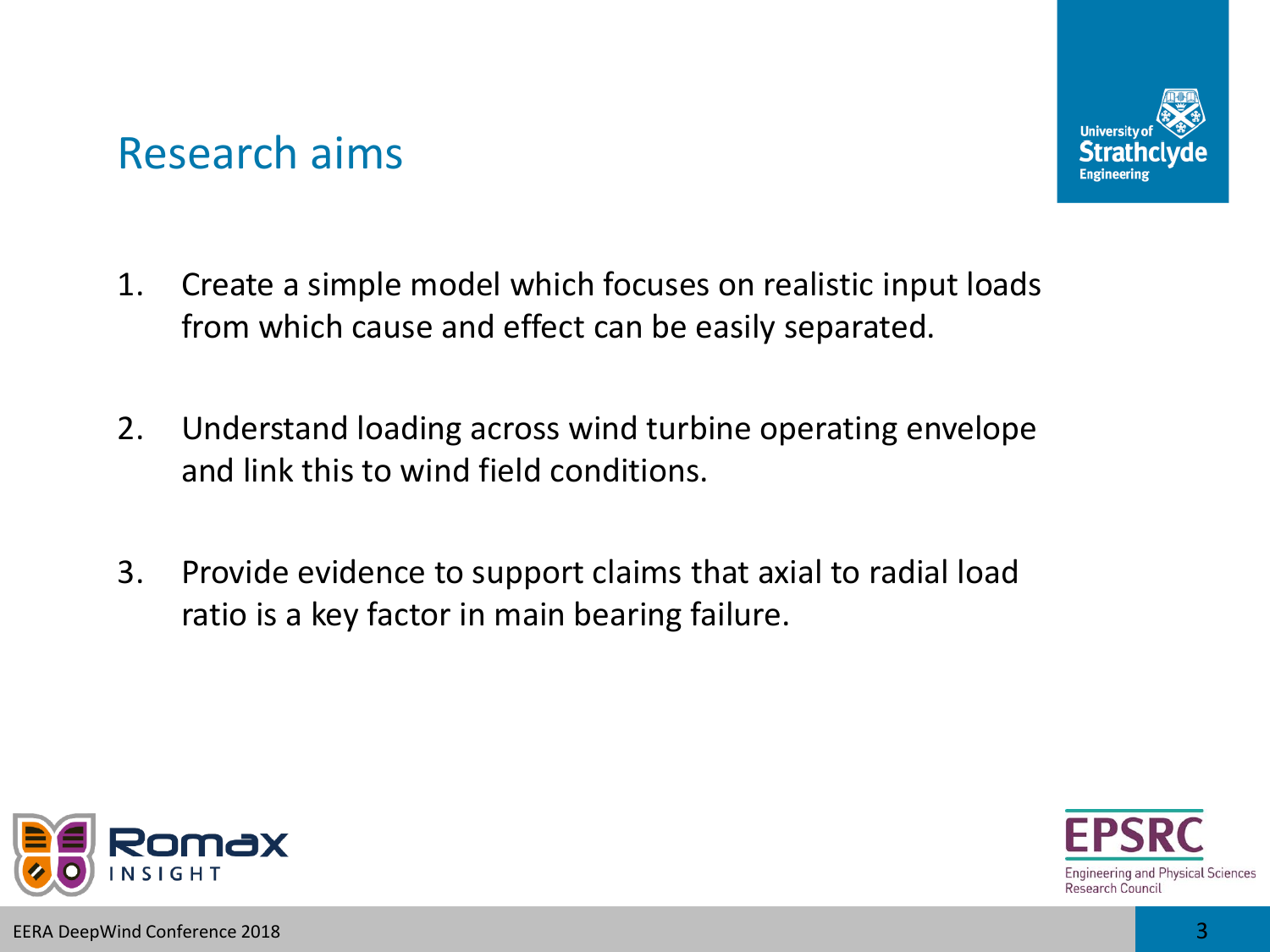

### Aeroelastic model

- GH Bladed software used for aeroelastic wind turbine simulations.
- Wind field characteristics
	- 4 wind speeds (10, 12, 16, 20m/s)
	- 2 shear profiles (shear exponent 0.2, 0.6)
	- 3 turbulence intensities (high, med, low as described in IEC standards [2] )
- 144 different wind fields to define operating envelope.
- Hub forces and bending moments extracted in all three degrees of freedom.

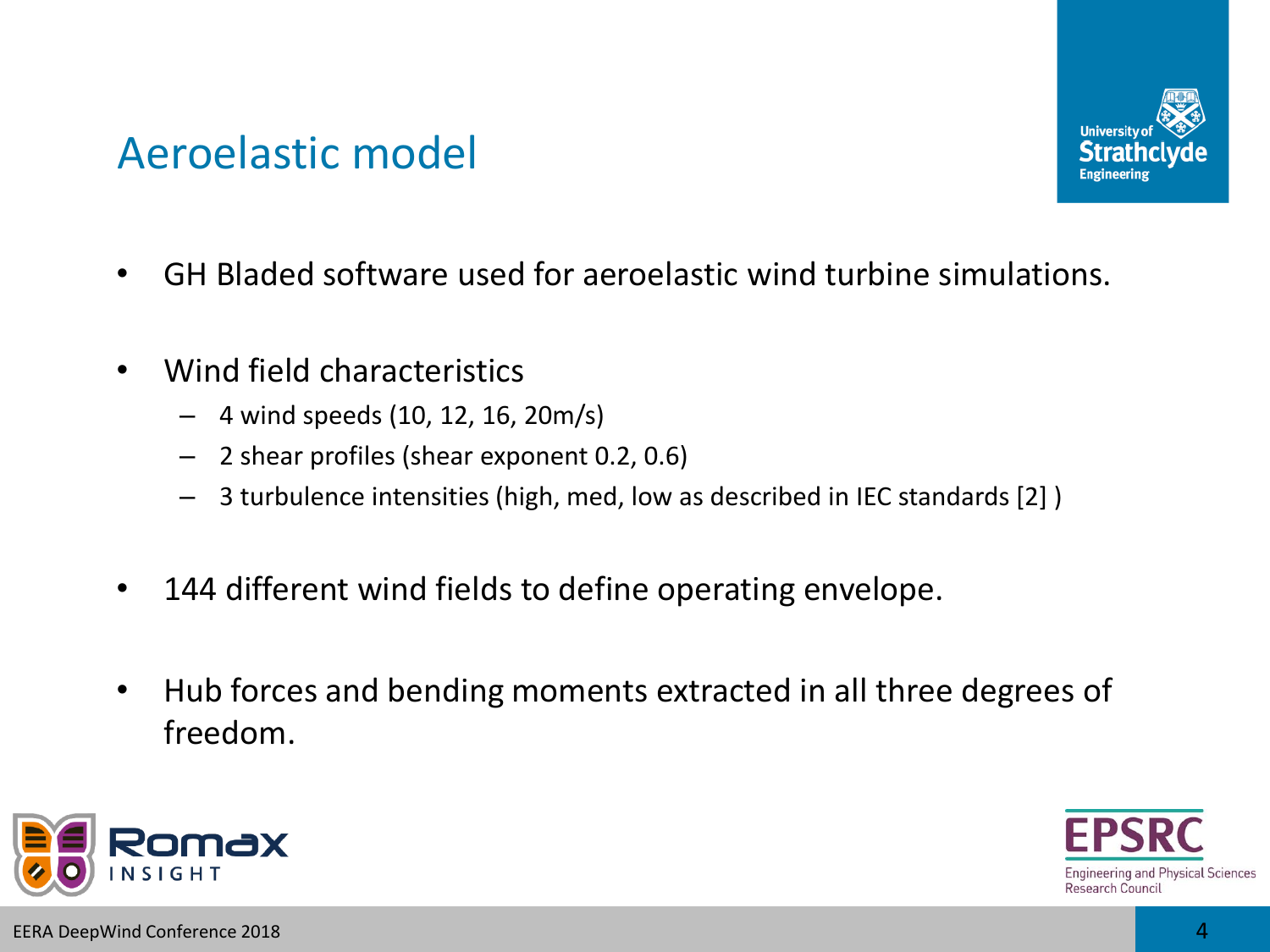

### Drivetrain model

- Drivetrain models generated for both double and single main bearing configuration.
- Separate model for radial and axial loads.
- Lengths and spring stiffness's determined by ROMAX Insight FEA modelling software for commercially available wind turbine of rated power around 2MW.
- Bearing type dependent on the configuration.

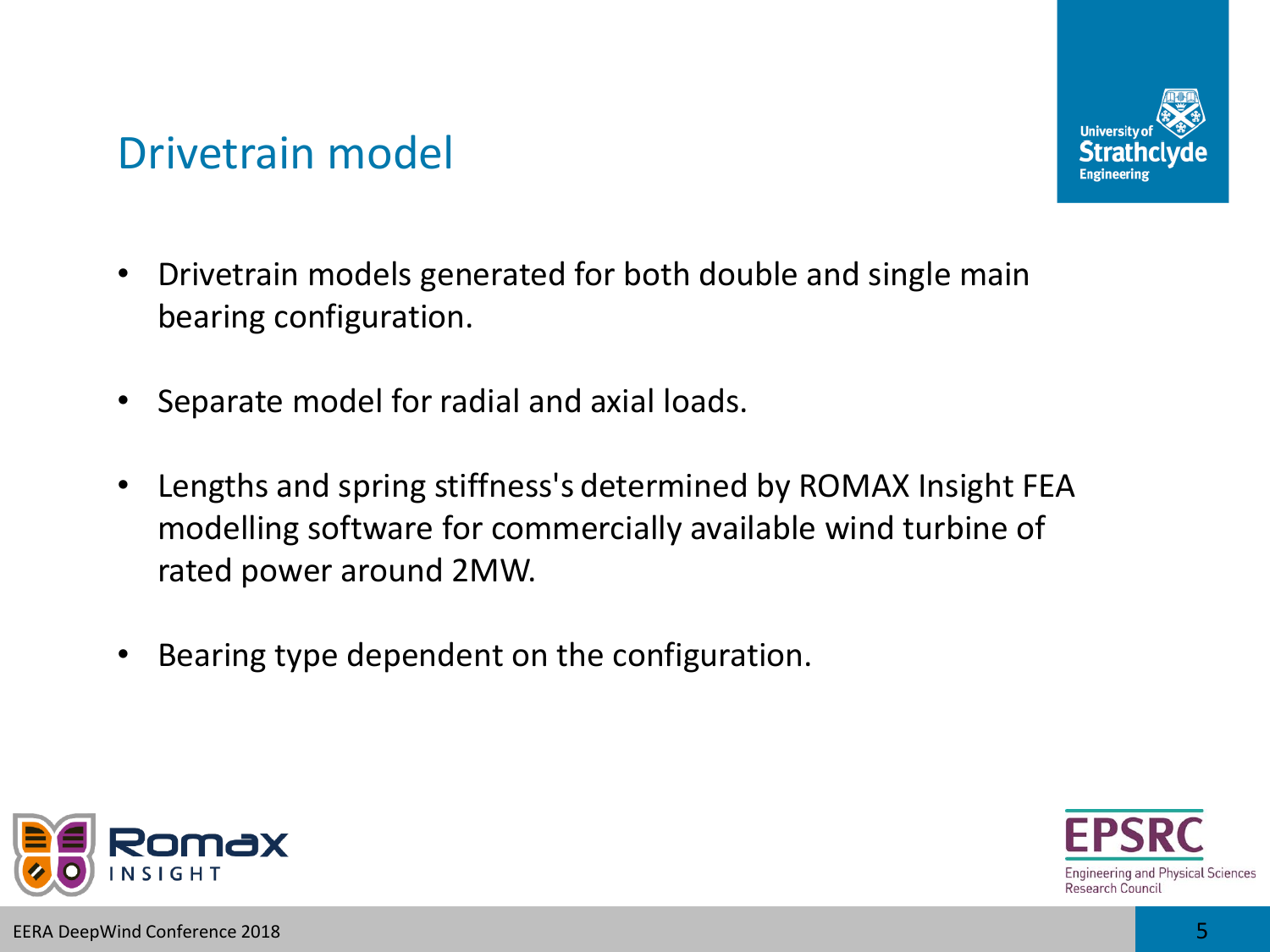

### Drivetrain model

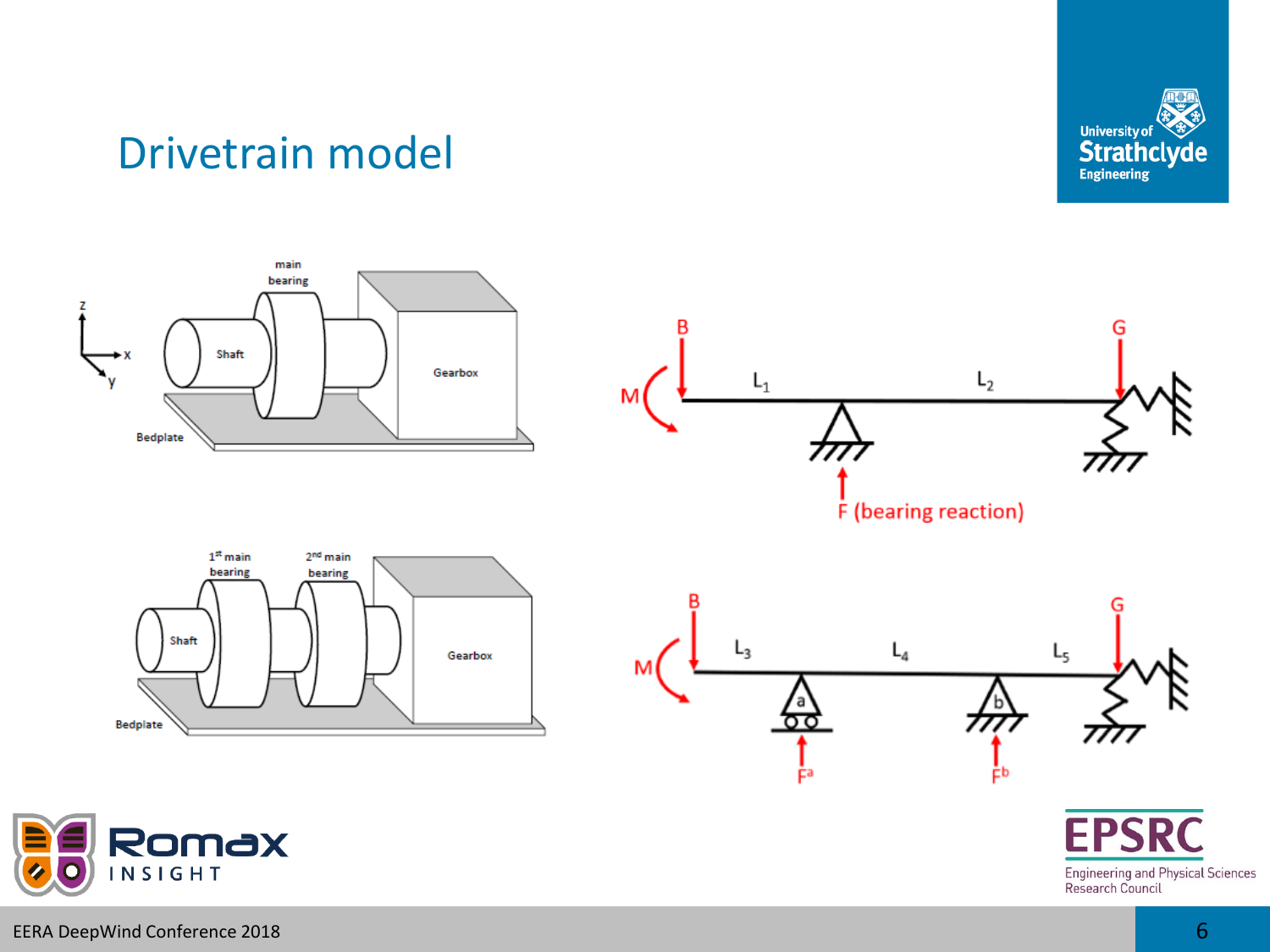

### Results – Peak axial loads





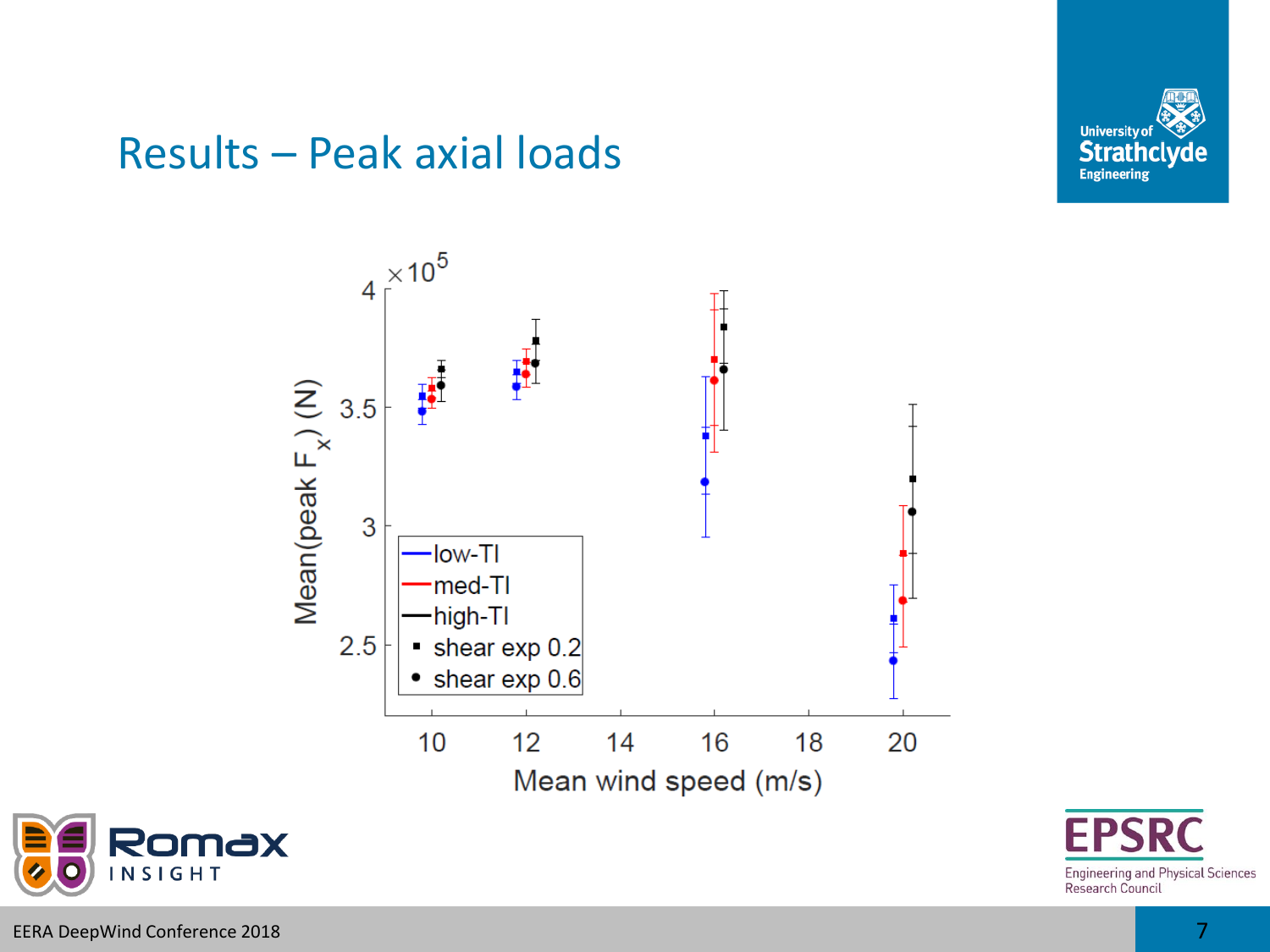

### Results – Peak radial loads





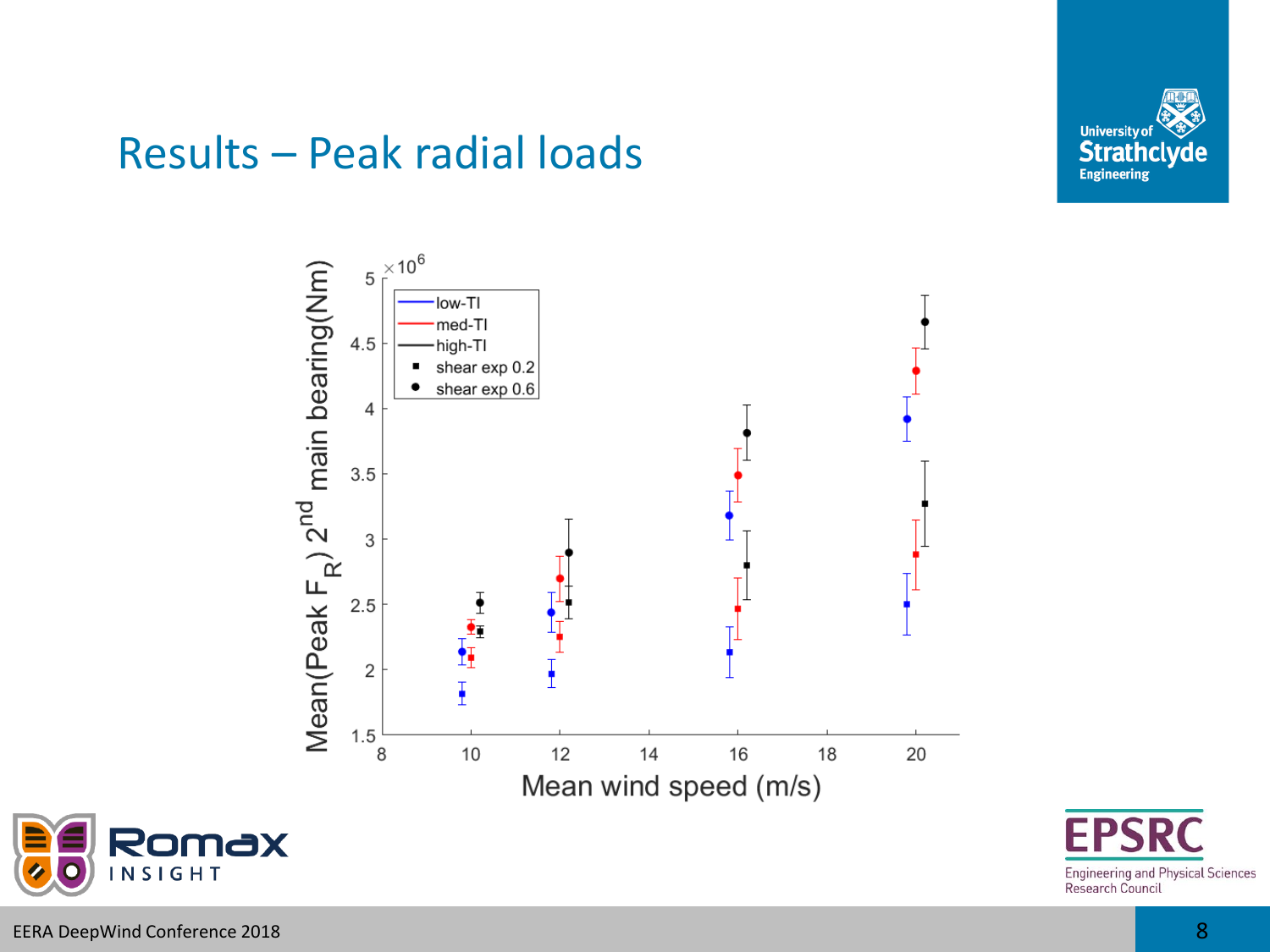

### Results – Load ratio

#### Medium turbulence intensity and high shear





**INSIGHT**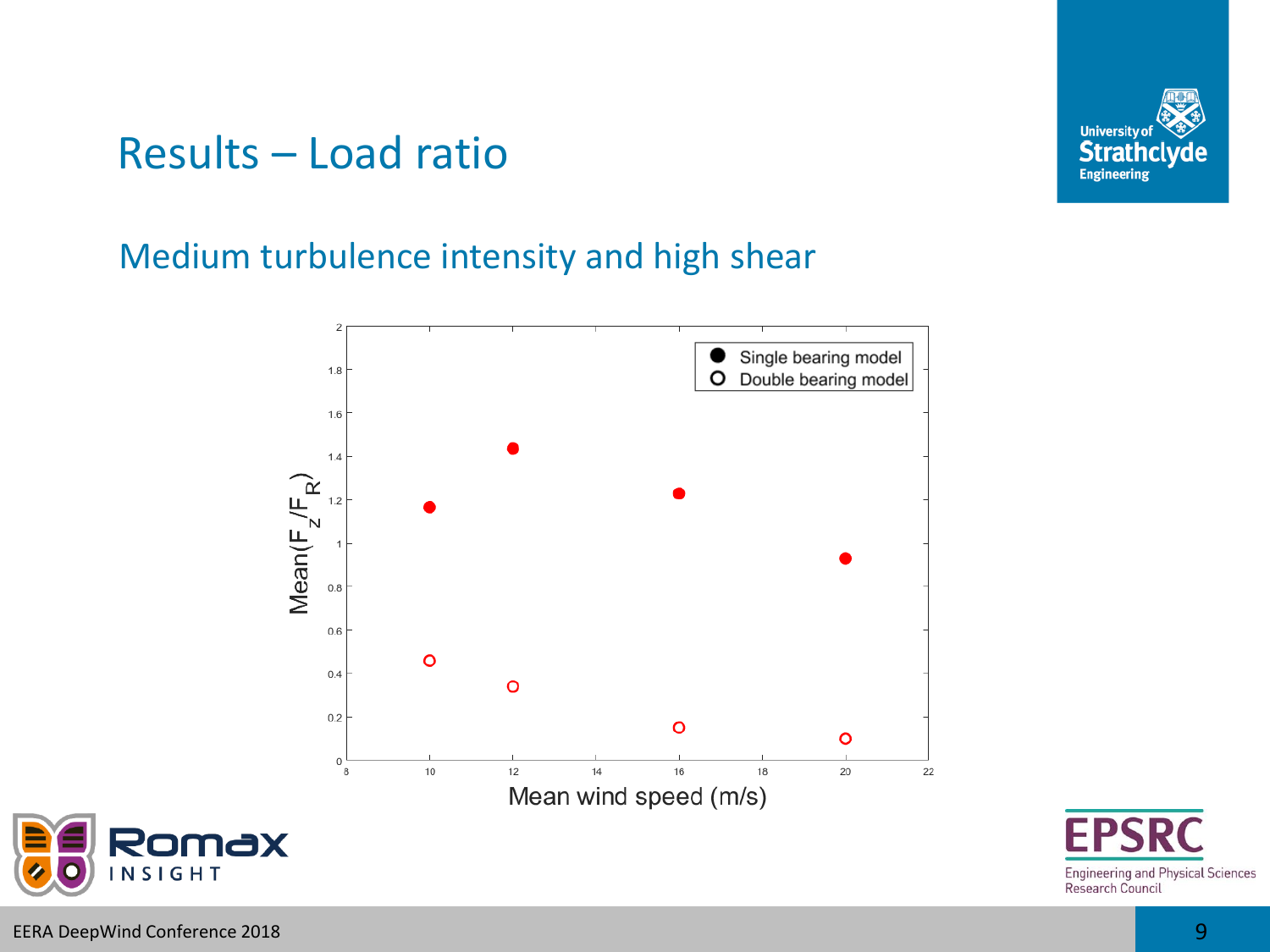

### Results – Load ratio

#### Effects of shear profile





**INSIGHT**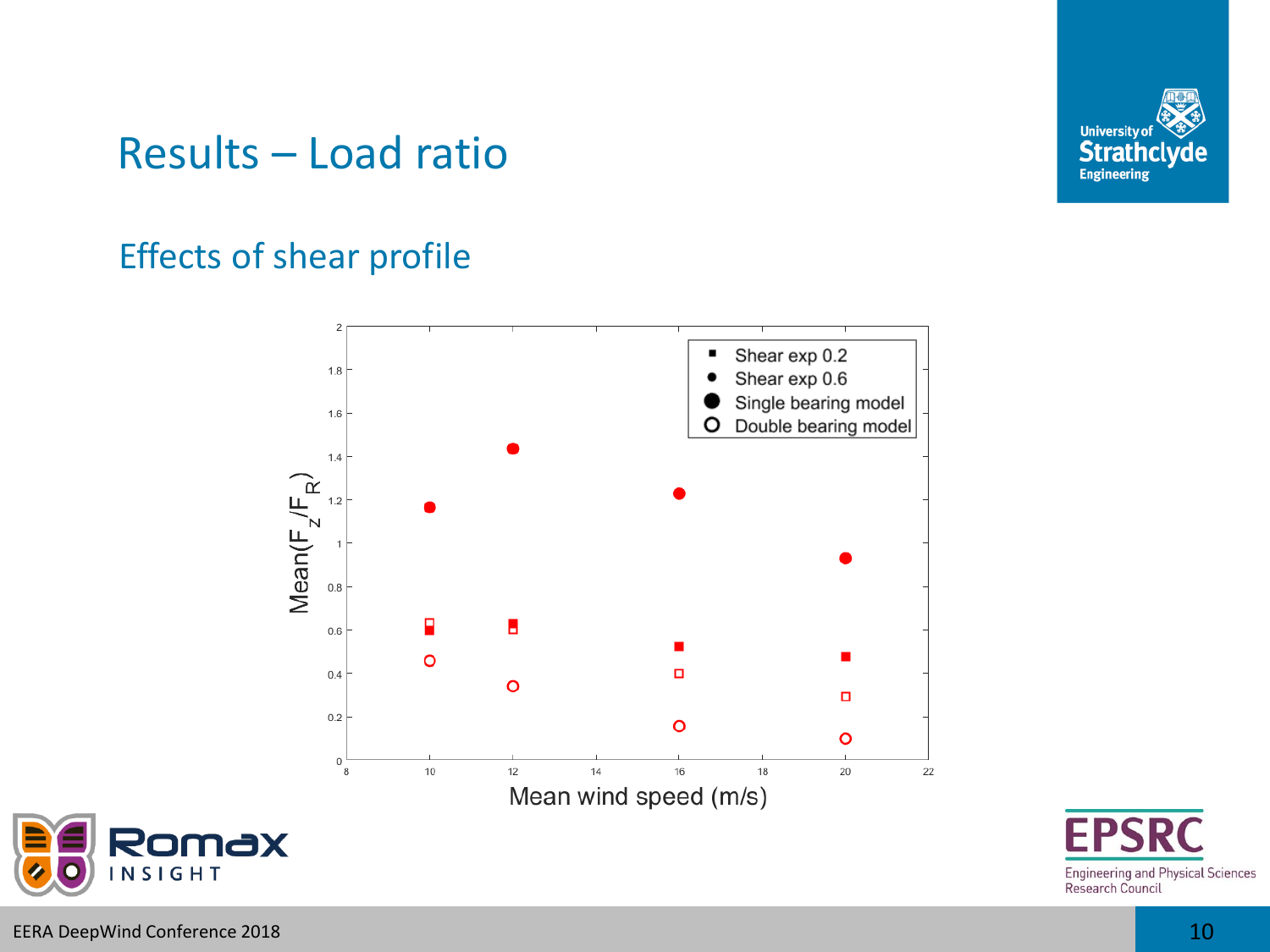

### Results – Load ratio

#### Effects of turbulence intensity







**INSIGHT**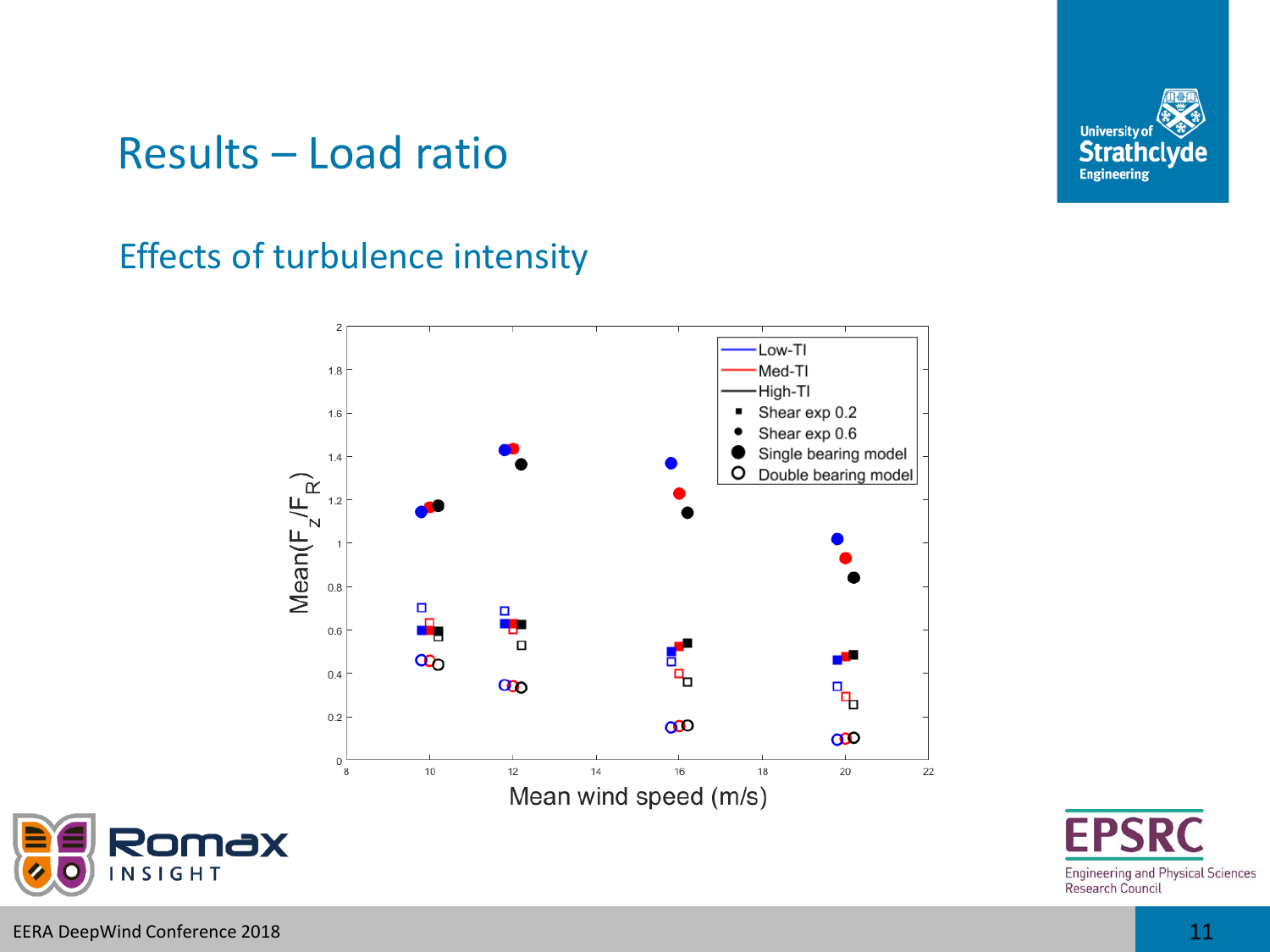### **Conclusions**



- Strong link between wind conditions and main bearing loads for both configuration – wind shear highest sensitivity factor.
- In general it can be observed that the double bearing configuration experiences a significant decrease in load ratio.
- Highest load ratio occurs in the single main bearing configuration in high shear and low turbulent conditions.
- With single main bearing configuration observed to fail more often, evidence suggests there could be link with load ratio.

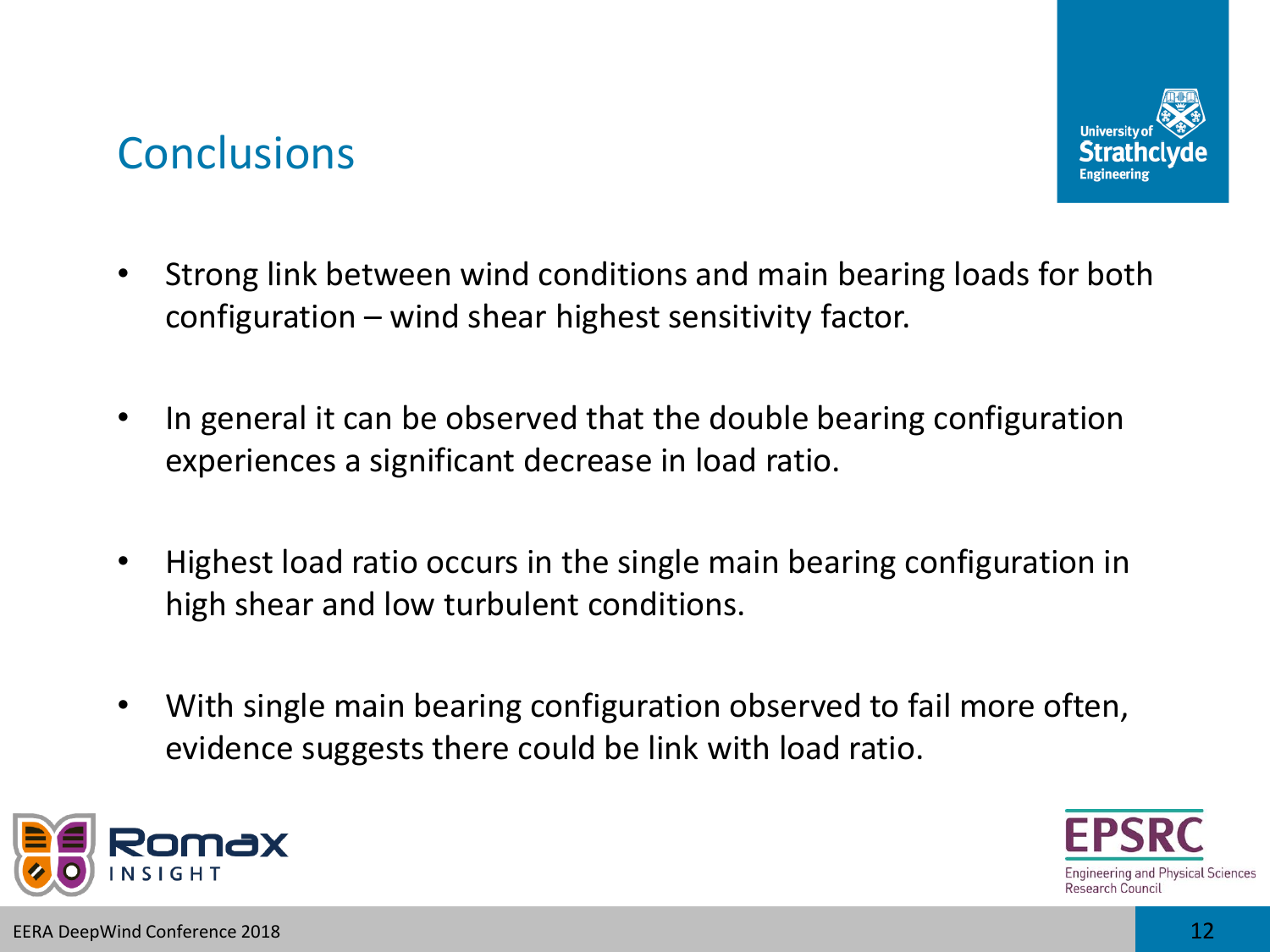## Potential impact of research



- Develop ways in which to bring the relationship into design stage when calculating component life, steering away from traditional methods of steady cyclic loading.
- Use relationship as a factor to support decision making of wind turbine type/configuration at particular site.